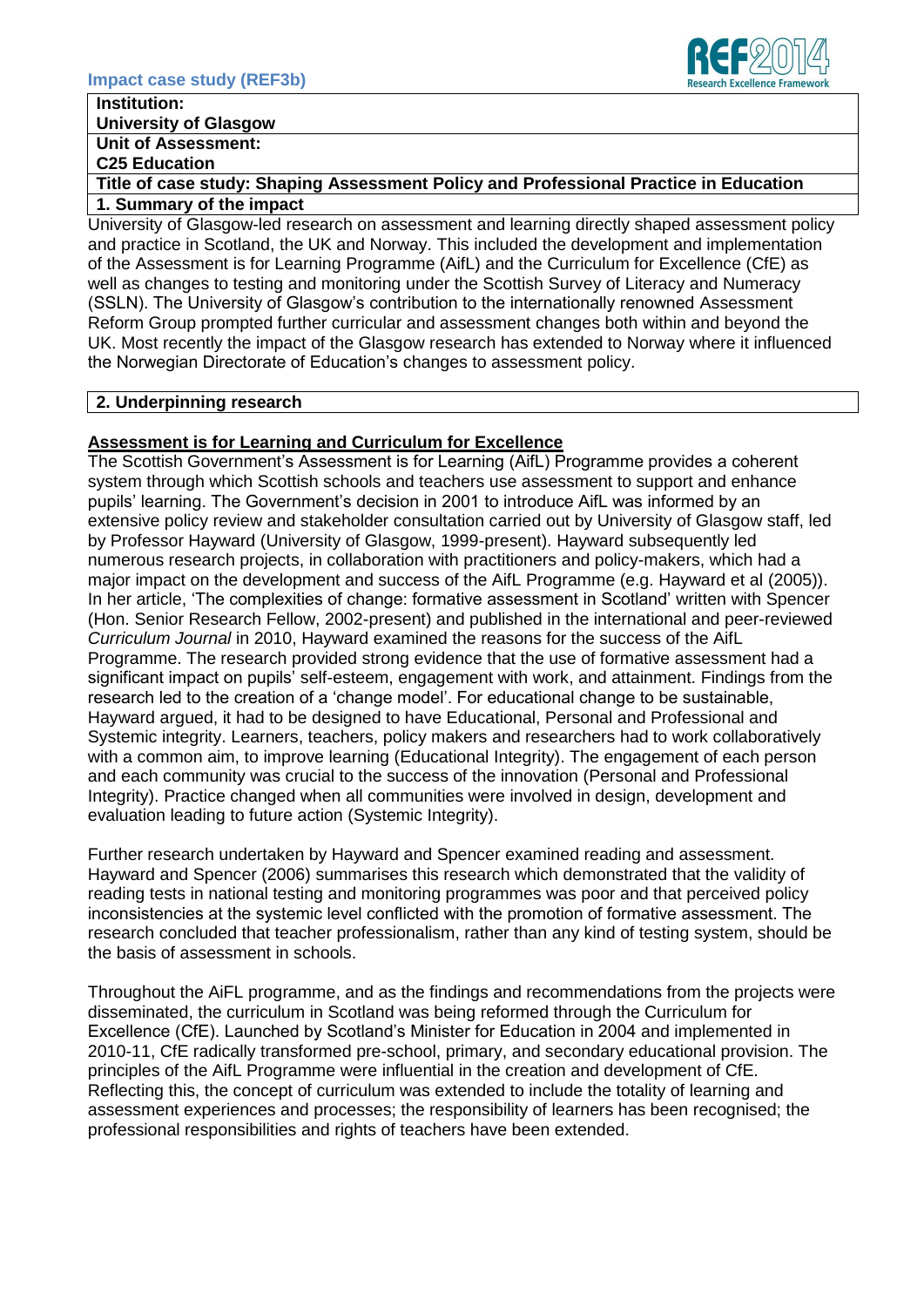#### **Impact case study (REF3b)**

#### **Assessment at Transition**

Professor Hayward led the Assessment at Transition (AaT) project, funded by the Scottish Government in 2010-2012 (reported in Hayward et al 2012). The research was designed using the Educational Integrity model, developed by Hayward and Spencer in 2010 (see above), to explore how research might better support the alignment of assessment policy and practice. The context for the research was the challenge of progression in learning during the transition from primary to secondary school. However, the issues which emerged applied more generally to any point of transition, such as those within or between schools, and thus were of importance to every school and teacher in Scotland. The research used robust methodologies involving sophisticated data analysis of international research literature and Scottish policy documentation as well as extensive qualitative research with pupils and practitioners from 29 schools across 4 local authorities, meeting the international standards of originality and rigour. The research questioned the value of certain long-established transition practices and identified an alternative approach; this approach placed the use of a pupil-managed portfolio of their work designed to support dialogue between teachers and learners at the heart of the transition process. Several other key findings from the research demonstrated that:

- Teachers found it difficult to make confident judgements about the levels achieved by their pupils within CfE and would welcome more support; and
- Teachers recognised the importance of accountability but expressed concerns that some current practice could have negative effects on learning and teaching; there were significant problems with the ways in which schools used assessment information in their accountability systems; the report proposed new principles of accountability aligned with the principles of CfE.

## **Assessment Reform Group**

The Assessment Reform Group, of which Hayward was a member, investigated formative assessment practices across the UK in a Nuffield Foundation-funded project (2006-8), entitled 'Analysis and Review of Innovations in Assessment' (ARIA), (Gardner at al, 2010). This research synthesised findings from analyses of assessment initiatives across the UK to produce insights to inform policy and practice. These included:

- Pedagogical changes necessary to ensure effective formative and summative assessment by teachers;
- Factors that facilitate or hinder successful uptake of assessment for improved learning by teachers; and
- The need for policy change at both school and system levels to ensure a productive balance between accountability in terms of standards and the quality of pupils' learning.

Hayward made a distinctive and unique contribution to this ARIA research, based on her extensive record of research on these issues in the Scottish context.

## **3. References to the research**

- Hutchinson, C. & Hayward, L. (2005) 'The journey so far: assessment for learning in Scotland' *Curriculum Journal,* 16:2. pp. 225-248. (doi: [10.1080/09585170500136184\)](http://dx.doi.org/10.1080/09585170500136184) [*International peerreviewed Journal publishing original contributions to study of curriculum, pedagogy and assessment].*
- Hayward L. & Spencer E. (2006) 'There is No Alternative to Trusting Teachers' in Sainsbury, M., Harrison, C. & Watts, A. (eds) *Assessing Reading – from theories to classrooms*, pp 222 - 240 Slough: National Foundation for Educational Research. [Available from HEI]
- Hayward, L. (2009) Trust, collaboration and professional learning: assessment for learning in Scotland*. Assessment Matters*, 1:1 pp 64-85. ISSN 1176-7839 [**REF 2**] *[Leading journal operating rigorous peer review]*
- Gardner, J., Harlen, W., Hayward, L., & Stobart, G. (2010) *Developing Teacher Assessment.* Open University Press, Milton Keynes, UK. ISBN 9780335237838 [Available from HEI]
- Hayward, L. & Spencer, E. (2010) 'The complexities of change: formative assessment in Scotland' *Curriculum Journal* 21:2 pp161-177 (doi: [10.1080/09585176.2010.480827\)](http://dx.doi.org/10.1080/09585176.2010.480827) [**REF2**] [*International peer-reviewed Journal, as above].*
- Hayward, L., Spencer, E. et. al (2012) *Assessment at Transition*. University of Glasgow: [Link](http://www.gla.ac.uk/media/media_238641_en.pdf)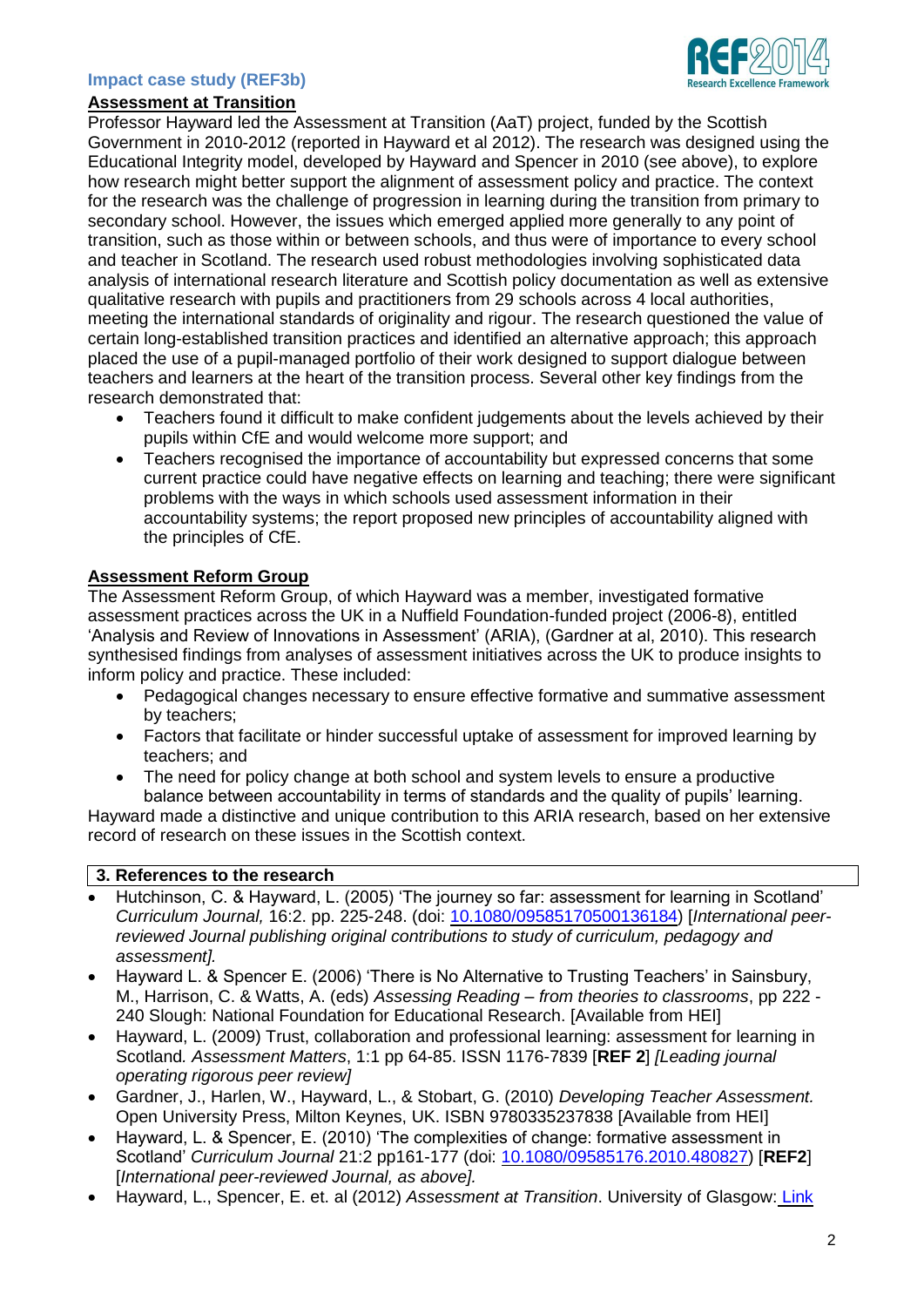

#### **4. Details of the impact**

# **Directly Influencing national curriculum policy and practice in Scotland**

University of Glasgow research as part of the AiFL and ARIA programmes, particularly the research reported in Hayward et al*, (*2005); Hayward and Spencer, (2010); and Gardner et. al, (2010), are clearly reflected in the Curriculum for Excellence assessment strategy and supporting guidance. Under CfE, the central importance of assessment of and for pupils' learning is now emphasised. The research shaped the new Curriculum by placing 3 key issues at the heart of CfE assessment policy and practice, namely: the emphases on self- and peer-assessment as means of developing learners' reflectiveness about their own learning; the importance of developing teachers' professional understanding of assessment matters and professional action on them; and, crucially, the need for initiatives to demonstrate educational, professional and systemic integrity.

*[Building the Curriculum 5: A Framework for Assessment](http://www.educationscotland.gov.uk/Images/BtC5Framework_tcm4-653230.pdf)* (2011) sets out the Scottish Government's assessment policy and guidance. The Framework directly references seven research projects and publications to which Hayward was a key contributor, demonstrating a high level of influence of the research on assessment within the national curriculum guidance. Additionally, Hayward and Spencer's research on reading and assessment directly affected national assessment policy and practice. Hayward and Spencer (2006) identified a lack of provision for testing inference and evaluation skills in reading. Following meetings with the research team, Scottish Government officials agreed to evaluate these skills in the Scottish Survey of Literacy and Numeracy (SSLN), which monitors performance in literacy and numeracy at P4, P7 and S2 [1]*.* 

Two further projects, commissioned by the Scottish Qualifications Authority (SQA), Scottish Government and a local authority (Highland Council) in 2008, identified ways in which formative assessment could promote higher attainment in SQA high stakes examinations and examined the crucial contribution of the learner through self- and peer-assessment. This research for the Highland Council has informed both SQA support for practitioners and the development of policy and practice in that authority.

## **Shaping National Education Policy and Guidance to Teaching Professionals**

Assessment at Transition (AaT), led by Hayward, influenced education policy and practice in a range of ways. The research team presented emerging research findings to representatives from Scottish Government and Education Scotland (the public body tasked with supporting quality and improvement in Scottish education) in a series of stakeholder seminars in late 2011 and 2012. These policy seminars were used as a forum to explore policy debates and build commitment amongst members of the policy community to the project findings. The Scottish Government subsequently published the findings on its [website.](http://www.scotland.gov.uk/Topics/Education/Schools/curriculum/assessment)

The final AaT report, written in a style intended to communicate clearly with different communities, was well received by education policy-makers and professionals, resulting in major impacts on policy and practitioner development in Scotland. As well as receiving positive public endorsement from Education Authorities [2], the project findings were used to influence national policy and guidance in a number of ways. For example, the AaT report demonstrated that teachers lacked knowledge and confidence about how best to assess the progress made by their pupils, in general, and how best to evidence attainment of a curricular level. These findings were directly addressed by Education Scotland's 2013 publication *[Assessing Progress and Achievement of Levels in the 3-](http://www.educationscotland.gov.uk/Images/CfEbriefing2_tcm4-730387.pdf) [15 Broad General Education](http://www.educationscotland.gov.uk/Images/CfEbriefing2_tcm4-730387.pdf)*, which specifically advised schools and teachers on these matters.

The Scottish Government, following consideration of the problems of progression and of evidencing attainment outlined in the AaT report, tasked Education Scotland to identify significant aspects of learning in each curricular area, develop progression frameworks (rubrics) for these and bring together annotated exemplification of pupil work to illustrate attainment of a curricular level in terms of these rubrics. This was a major recommendation of the research. The research team contributed to the project planning with senior Education Scotland staff; George MacBride (Hon. Senior Research Fellow 2006 –present) from the AaT team also participated in the project [3].